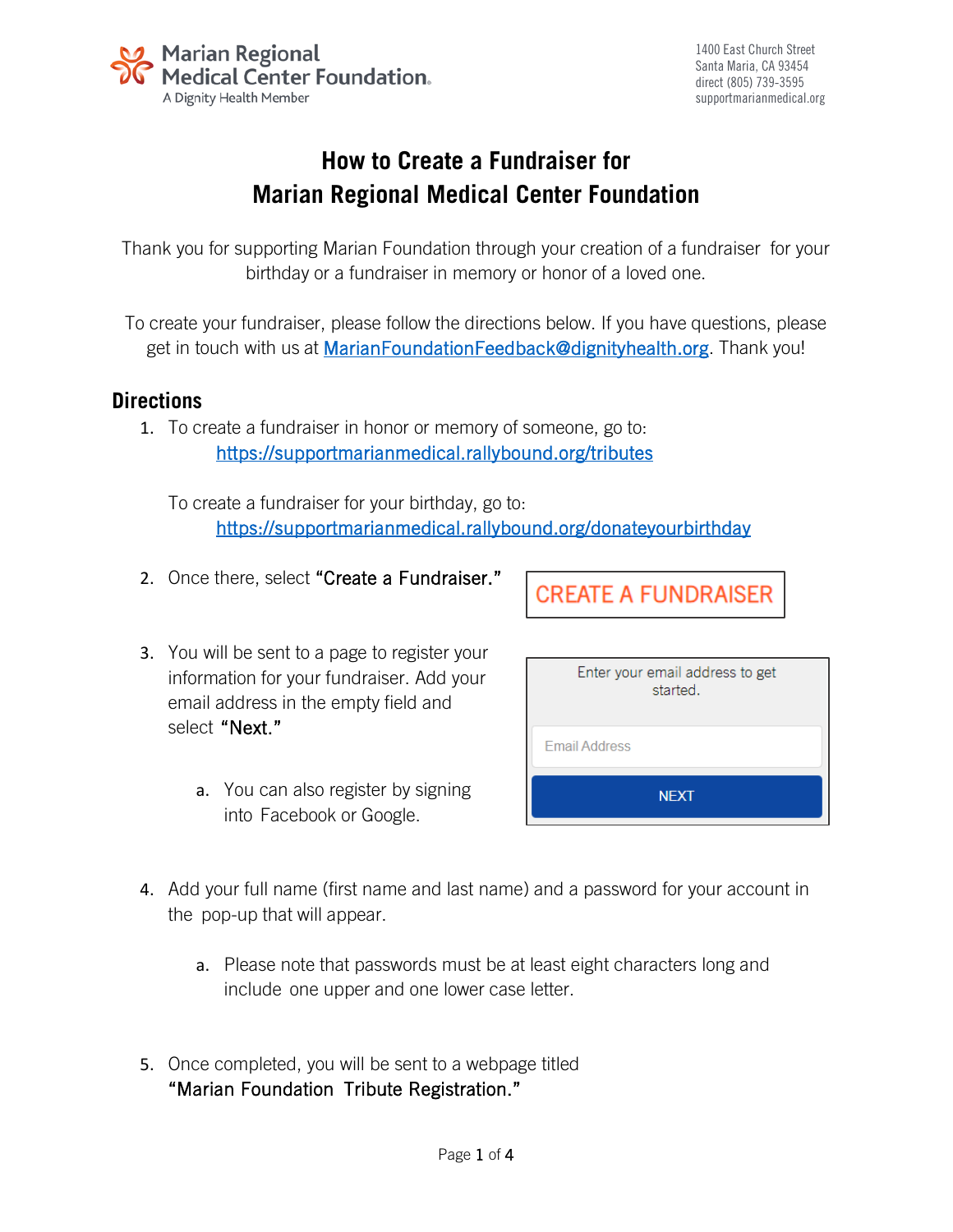## **Marian Regional** Medical Center Foundation。 A Dignity Health Member

- 6. Enter your contact information into the "Your Information" form.
	- a. Asterisks notate required fields.
- 7. Enter the following information into the "Tribute Page" form:
	- a. Goal Amount: How much do you want to raise for Marian through your fundraiser?
	- b. Campaign Name: What would you like to name your fundraising campaign?
	- c. Custom URL: Set up a URL that will help customize your fundraiser.
		- i. Examples: MyBirthday, InMemoryofSarah, RuggedRadios, etc.

Santa Maria, CA 93454 **Your Information** supportmarianmedical.org Name\* First Name l.<br>ast Nam Address<sup>\*</sup> Street Ant/Ste/Unit UNITED STATES City State Zip Phone Number\*

| <b>Tribute Page</b>          |  |
|------------------------------|--|
| Goal Amount*                 |  |
| $\left  \frac{1}{2} \right $ |  |
| <b>Campaign Name</b>         |  |
| <b>Custom URL</b>            |  |

- 8. Select "Next."
- 9. Select "Complete Registration."

**COMPLETE REGISTRATION** 

- 10. After a few seconds, the personal dashboard for your fundraising campaign will appear. Here you can complete your campaign.
	- a. Donate to your Fundraiser.
		- i. The best way to encourage your friends and family to donate to your fundraiser is to make your taxdeductible donation first.

| Getting Started Step 1 of 2<br>Donate To Your Own Goal |  |
|--------------------------------------------------------|--|
| Get your campaign started with a donation of your own! |  |
| Donation Amount:                                       |  |
|                                                        |  |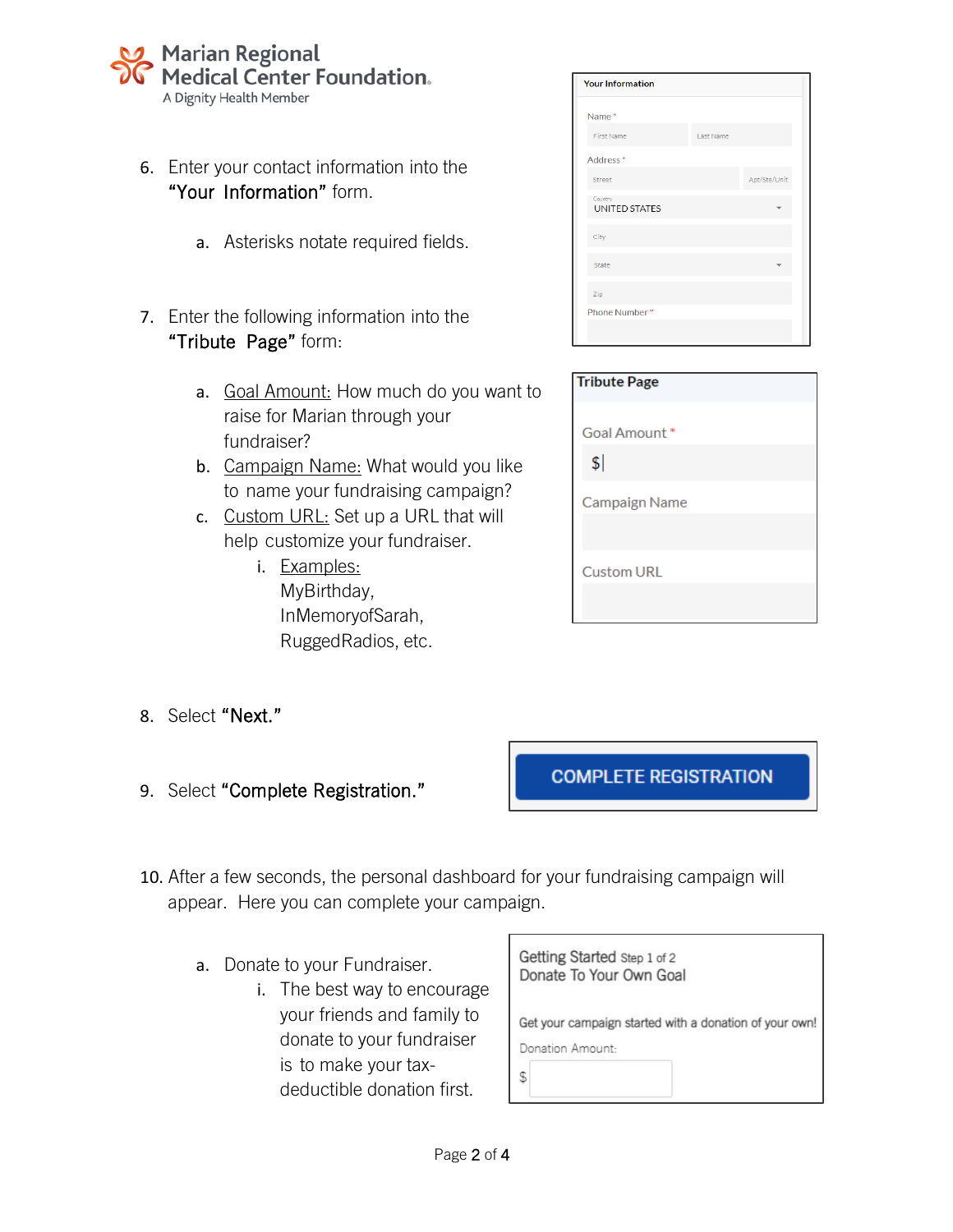

- b. Upload your profile photo for your fundraiser.
- c. Edit your "Welcome Message."



i. Each fundraising page will come with a pre-populated welcome message. You can edit this message by selecting "Edit My Welcome Message"



- d. Edit your cover photo for your fundraiser.
	- i. Each fundraising page will come with a pre-populated cover photo. If you want to change that photo, hover your mouse over the cover photo at the top of the page and select "Select campaign image" to choose a photo from the Marian archives or select "Upload image" to upload your own photo. If you upload your own photo, the photo specifications are 2500x785.